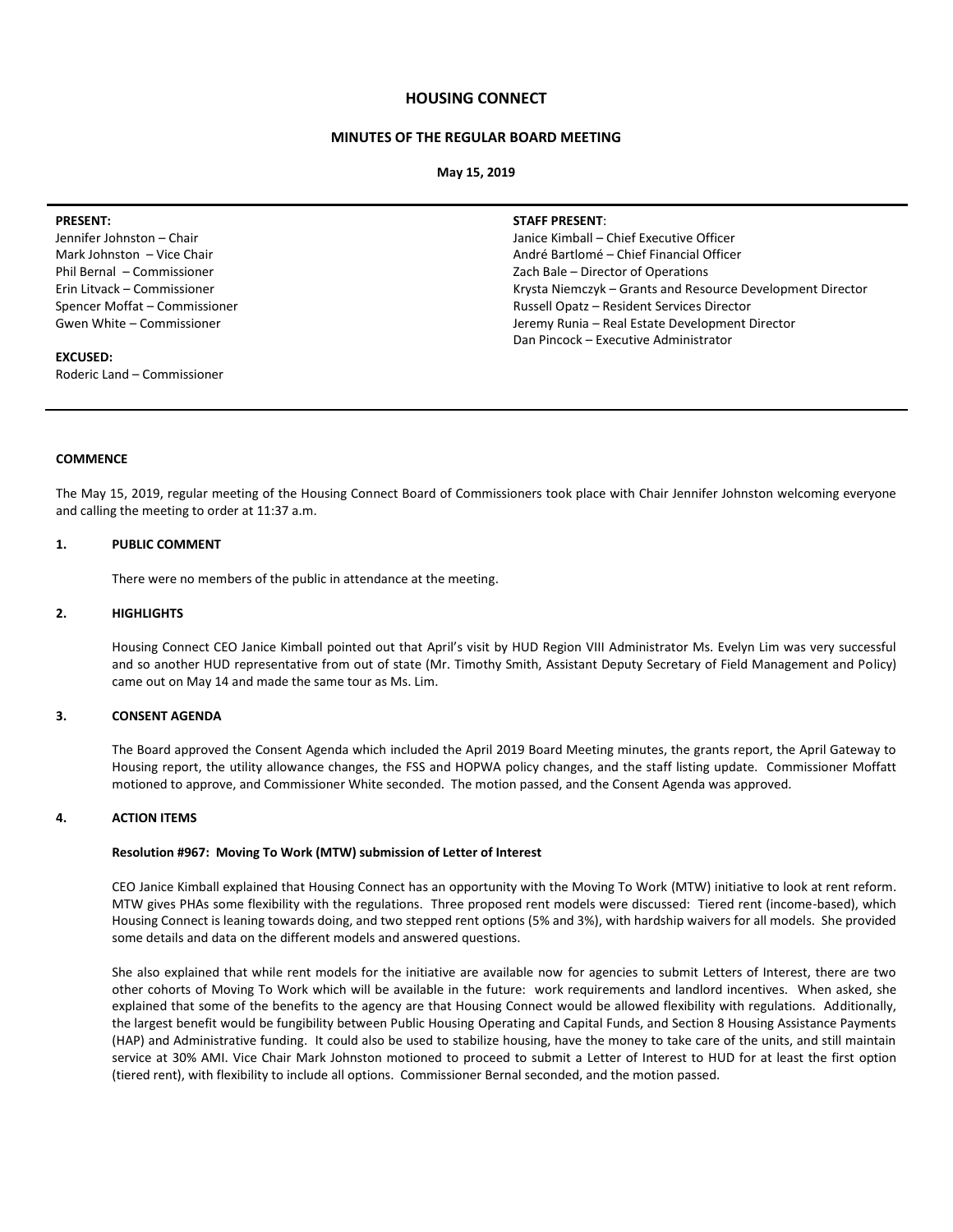#### **5. BUDGET DISCUSSION**

CFO Andre Bartlome led the budget discussion at the Board meeting. He provided similar information to that which was presented at the May 3 Finance Committee meeting, which three Board members attended, and reviewed the budget timeline. He showed a summarized sheet of where the budget is currently at. Two areas where Housing Connect is losing money are Central Office/Maintenance (\$156K) and Public Housing (\$73K). Owned units and Covewood are making money, as is the Housing Choice Voucher program. Continuum of Care (CoC) is basically breaking even. It was noted that Other Vouchers (17 or 18 different funds) are making money, but changes in salary allocations will cause them to break even by the end of June. Other Resident Services are breaking even. The total Housing Connect budget is making \$19,000. Housing Connect, however, will not get much from developers fees in the next fiscal year (and Real Estate Development Director Jeremy Runia elaborated on how the developers fees are paid out in milestones). Other entities will all be basically breaking even, too.

Chair Jennifer Johnston asked about the operating reserves, noting the recent downward trend. CFO Andre Barltome explained that a good reserve target Housing Connect would be a 2-month operating reserve), and it is lower right now because of funds used for The Hub construction.

Commissioner Bernal asked about the use of the disposition funds. CEO Janice Kimball replied that Housing Connect told HUD that the disposition funds would be designated for certain programs and for (new) development.

Andre Bartlome then discussed HUD funding. All HUD funding sources increased in 2019 (Public Housing Operating, Public Housing Capital Fund, Section HAP, and Section 8 Admin). He further elaborated on the capital fund, explaining how it is used, noting that the approach in using the funds among housing authorities has changed to use funds sooner rather than later. He showed a list of prioritized capital needs.

### **6. EXECUTIVE SESSION**

At 12:31 p.m., Commissioner Litvack made a motion for the Board to enter into Executive Session, with Commissioner Moffat seconding. The motion passed, and the Board entered into Executive Session to discuss staff compensation and several real estate issues.

At 1:24 p.m., Commissioner Litvack motioned to exit Executive Session, and Vice Chair Mark Johnston seconded. The motion was approved, and the Board exited the Executive Session.

# 7. **CEO'S REPORT**

CEO Janice Kimball mentioned that RAD is moving along nicely. Mike Andrews has been selected as the HUD consultant. He is planning to visit on May 22, and the primary focus at that time will be working with the (Salt Lake) City Housing Authority on how to move forward with the High Rise property. EJP Consulting will also come out for that meeting. Janice Kimball was pleased to inform the Board that the disposition application has been approved by HUD and that Housing Connect is moving forward on that. An application for tenant replacement vouchers has now been submitted. Housing Connect will re-bid the contract for services for tenant relocation. She provided further clarification on the RAD and the disposition, and answered some other questions about her report.

#### **8. MONITORING REPORTS/HOUSING CONNECT QUARTERLY FINANCIALS**

Chair Jennifer Johnston pointed out the monitoring reports and the Housing Connect quarterly financials. There were no questions.

### **9. RESIDENT ADVISORY BOARD (RAB) REPORT**

Commissioner White was asked to report to the Board on the recent activities of the RAB. She told the Board that CEO Janice Kimball attended the recent RAB meeting held at Bud Bailey Apartments, where she discussed RAB responsibilities and then gave an update on the Rental Assistance Demonstration (RAD) project. Commissioner White also talked about a particular RAB member who was having some housing issues which appear to be discrimination-related and in violation of source of income. As a result, the RAB has decided to visit and call as many properties as they can to determine who is following the law concerning this situation. The RAB also voted to get business cards for themselves, which are needed for when they are out doing official RAB business. She said she would update the Board at the next meeting regarding how the visits go.